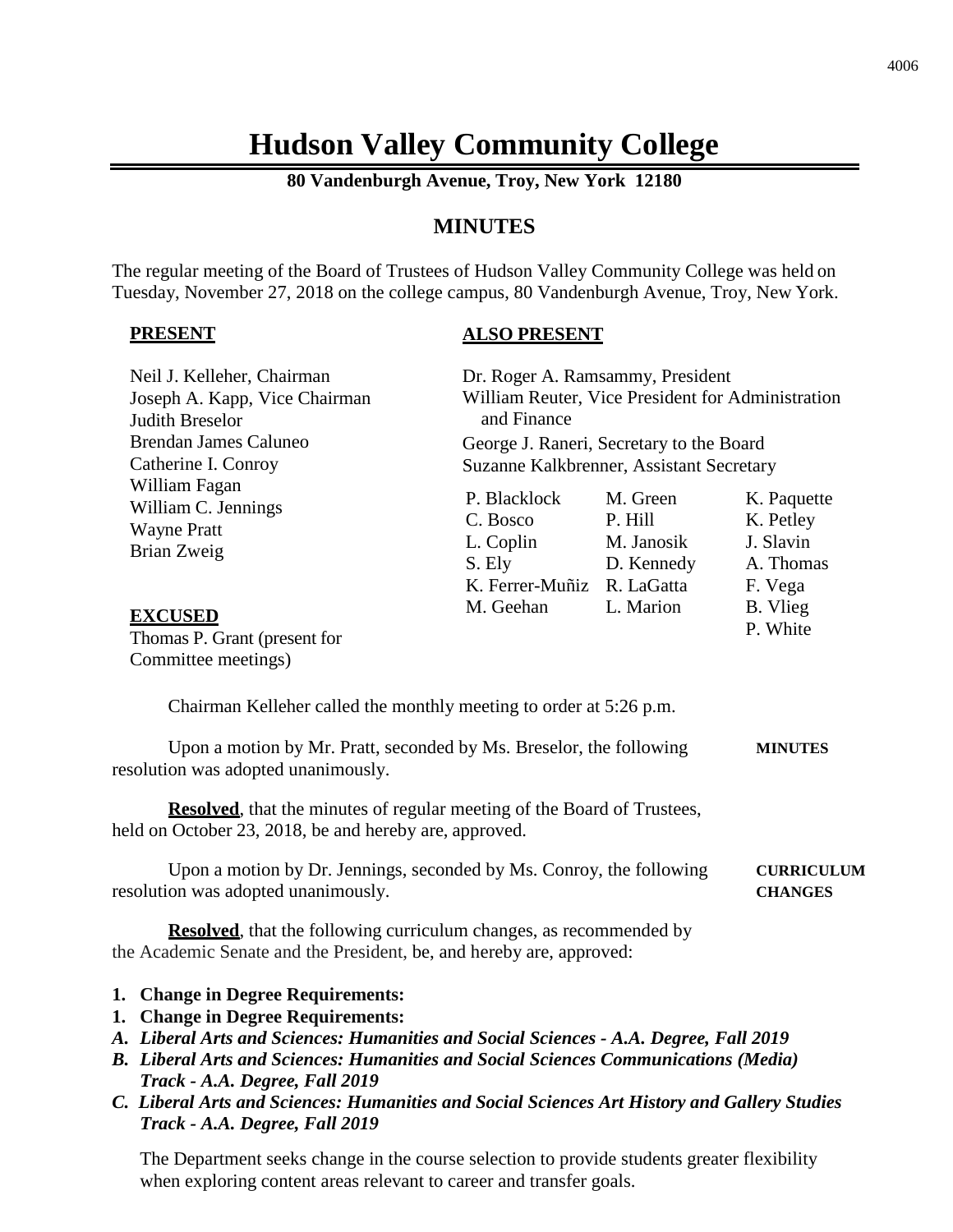| <b>Current:</b>               | New:                             |
|-------------------------------|----------------------------------|
| <b>Western Civilization I</b> | <b>Western Civilization I or</b> |
|                               | <b>Western Civilization II</b>   |
| Mathematics or Laboratory     | <b>Mathematics or Science</b>    |
| Science Elective (3 credits)  | Elective (3 credits): Course     |
|                               | must be designated as either     |
|                               | "HVCC Liberal Arts and           |
|                               | Sciences Mathematics or          |
|                               | Science."                        |

### **2. Change in Degree Requirements:**

**A.** *Liberal Arts and Sciences: Humanities and Social Sciences History Track – A.A. Degree, Fall 2019*

| <b>Current:</b>                 | New:                            |
|---------------------------------|---------------------------------|
| <b>Western Civilization I</b>   | Western Civilization I or       |
|                                 | <b>Western Civilization II</b>  |
| Mathematics or Laboratory       | <b>Mathematics or Science</b>   |
| Science Elective (3 credits)    | Elective (3 credits): Course    |
|                                 | must be designated as either    |
|                                 | "HVCC Liberal Arts and          |
|                                 | Sciences Mathematics or         |
|                                 | Science."                       |
| Restricted Liberal Arts and     | Restricted Liberal Arts and     |
| Sciences Electives (6 credits): | Sciences Electives (6 credits): |
| Courses must be designated as   | Recommended: POLS 105 -         |
| both "SUNY General              | <b>American National</b>        |
| Education" and "HVCC Liberal    | Government, ECON 100 -          |
| Arts and Sciences" courses. In  | Principles of Macroeconomics,   |
| addition, two of the following  | or ECON 101 Principles of       |
| <b>SUNY General Education</b>   | Microeconomics. Courses must    |
| categories must be satisfied:   | be designated as both "SUNY     |
| NS, AR, SS or FL.               | <b>General Education Social</b> |
| Recommended: POLS 105 -         | Sciences or Foreign Language"   |
| <b>American National</b>        | and "HVCC Liberal Arts and      |
| Government, ECON 100 -          | Sciences" courses.              |
| Principles of Macroeconomics,   |                                 |
| or ECON 101 Principles of       |                                 |
| Microeconomics                  |                                 |

# **3. Change in Degree Requirements:**

**A.** *Liberal Arts and Sciences: Humanities and Social Sciences Communications (Non-Media) Track – A.A. Degree, Fall 2019*

| <b>Current:</b>               | New:                             |
|-------------------------------|----------------------------------|
| <b>Western Civilization I</b> | <b>Western Civilization I or</b> |
|                               | <b>Western Civilization II</b>   |
| Mathematics or Laboratory     | <b>Mathematics or Science</b>    |
| Science Elective (3 credits)  | Elective (3 credits): Course     |
|                               | must be designated as either     |
|                               | "HVCC Liberal Arts and           |
|                               | Sciences Mathematics or          |
|                               | Science."                        |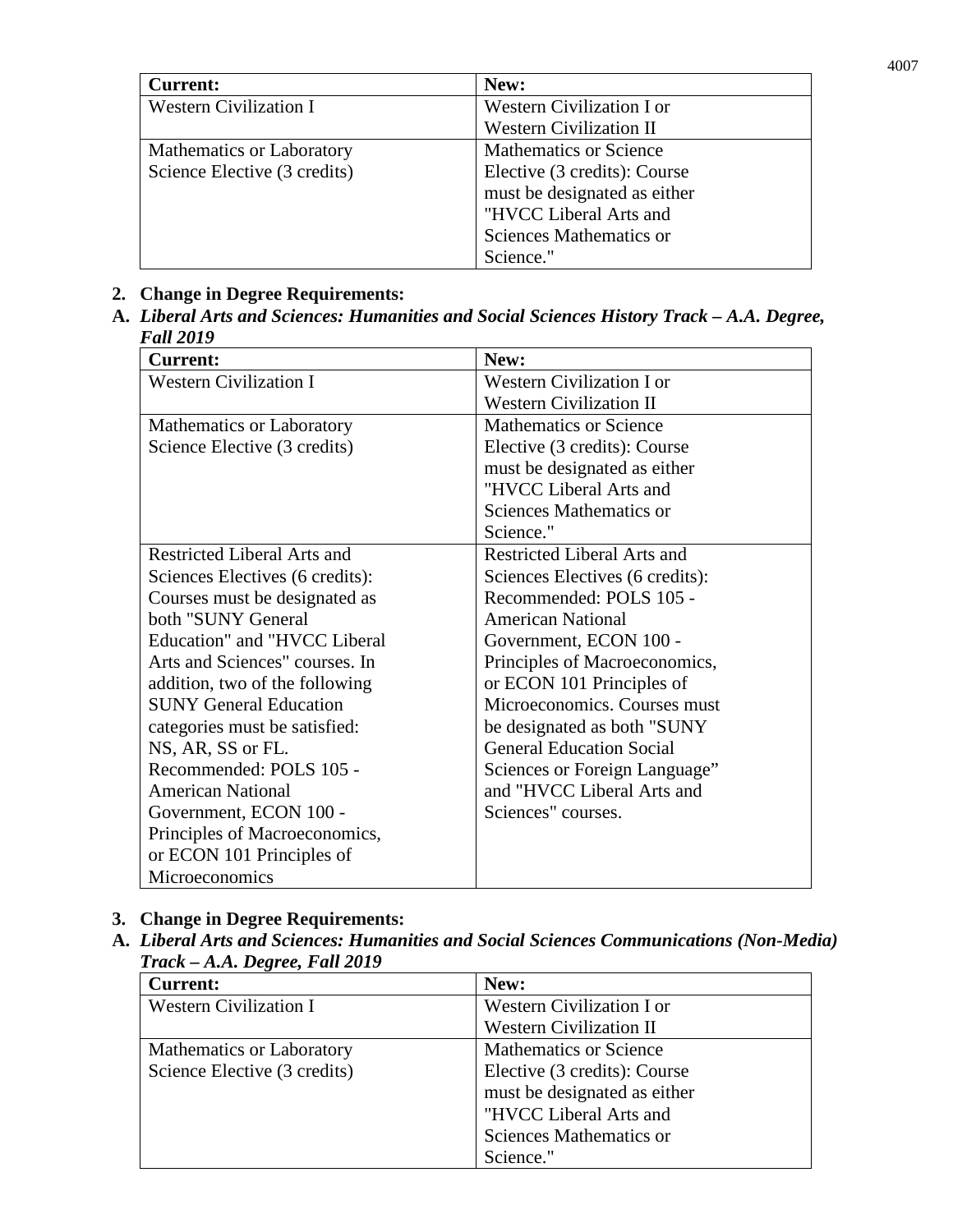| History Elective: Courses must   | <b>History Elective: Courses must</b> |
|----------------------------------|---------------------------------------|
| be designated as both "SUNY      | be designated as both "SUNY           |
| General Education" and           | <b>General Education American</b>     |
| "HVCC Liberal Arts and           | History, or Other World               |
| Sciences Social Science"         | Civilizations" and "HVCC              |
| courses. In addition, two of the | <b>Liberal Arts and Sciences</b>      |
| following SUNY General           | Social Science."                      |
| Education categories must be     |                                       |
| satisfied: WC, AH or OC.         |                                       |

## **4. Change in Degree Requirements:**

**A.** *Liberal Arts and Sciences: Humanities and Social Sciences Political Science Track – A.A. Degree, Fall 2019*

| $\cdots$ $\cdots$ $\cdots$ $\cdots$ $\cdots$<br><b>Current:</b> | New:                             |
|-----------------------------------------------------------------|----------------------------------|
| Western Civilization $\overline{I}$                             | Western Civilization I or        |
|                                                                 | <b>Western Civilization II</b>   |
| <b>Mathematics and Science</b>                                  | <b>Mathematics and Science</b>   |
| Elective: Course must be                                        | Elective:                        |
| designated as either "HVCC                                      | Course must be designated as     |
| <b>Liberal Arts and Sciences</b>                                | either "HVCC Liberal Arts and    |
| Mathematics or Science" (with                                   | <b>Sciences Mathematics or</b>   |
| lab) course.                                                    | Science."                        |
| History Elective (3 credits):                                   | History Elective (3 credits):    |
| Courses must be designated as                                   | Courses must be designated as    |
| both "SUNY General                                              | both "SUNY General Education     |
| <b>Education"</b> and "HVCC Liberal                             | American History, or Other       |
| <b>Arts and Sciences Social</b>                                 | World Civilizations" and         |
| Science" courses. In addition,                                  | "HVCC Liberal Arts and           |
| two of the following SUNY                                       | <b>Sciences Social Science."</b> |
| <b>General Education categories</b>                             |                                  |
| must be satisfied: AH or OC.                                    |                                  |
| Liberal Arts Electives (6                                       | <b>Restricted Liberal Arts</b>   |
| credits):                                                       | Electives (3 credits): Courses   |
| Courses must be designated as                                   | must be designated as both       |
| both "SUNY General Education                                    | "SUNY General Education          |
| Humanities, Arts or Foreign                                     | Humanities or Foreign            |
| Language" and "HVCC Liberal                                     | Language" and "HVCC Liberal      |
| Arts and Sciences" courses.                                     | Arts and Sciences."              |
| Recommend HIST 135 History                                      | Recommend HIST 135 History       |
| of The Twentieth Century (3                                     | of The Twentieth Century (3)     |
| credits)                                                        | credits) AND                     |
|                                                                 | Humanities course (3 credits).   |
|                                                                 | Course must be designated as     |
|                                                                 | both "SUNY General Education     |
|                                                                 | Humanities" and "HVCC            |
|                                                                 | <b>Liberal Arts and Sciences</b> |
|                                                                 | Humanities."                     |

- **5. Change in Degree Requirements:**
- **A.** *Liberal Arts and Sciences: Humanities and Social Sciences Psychology Track – A.A. Degree, Fall 2019*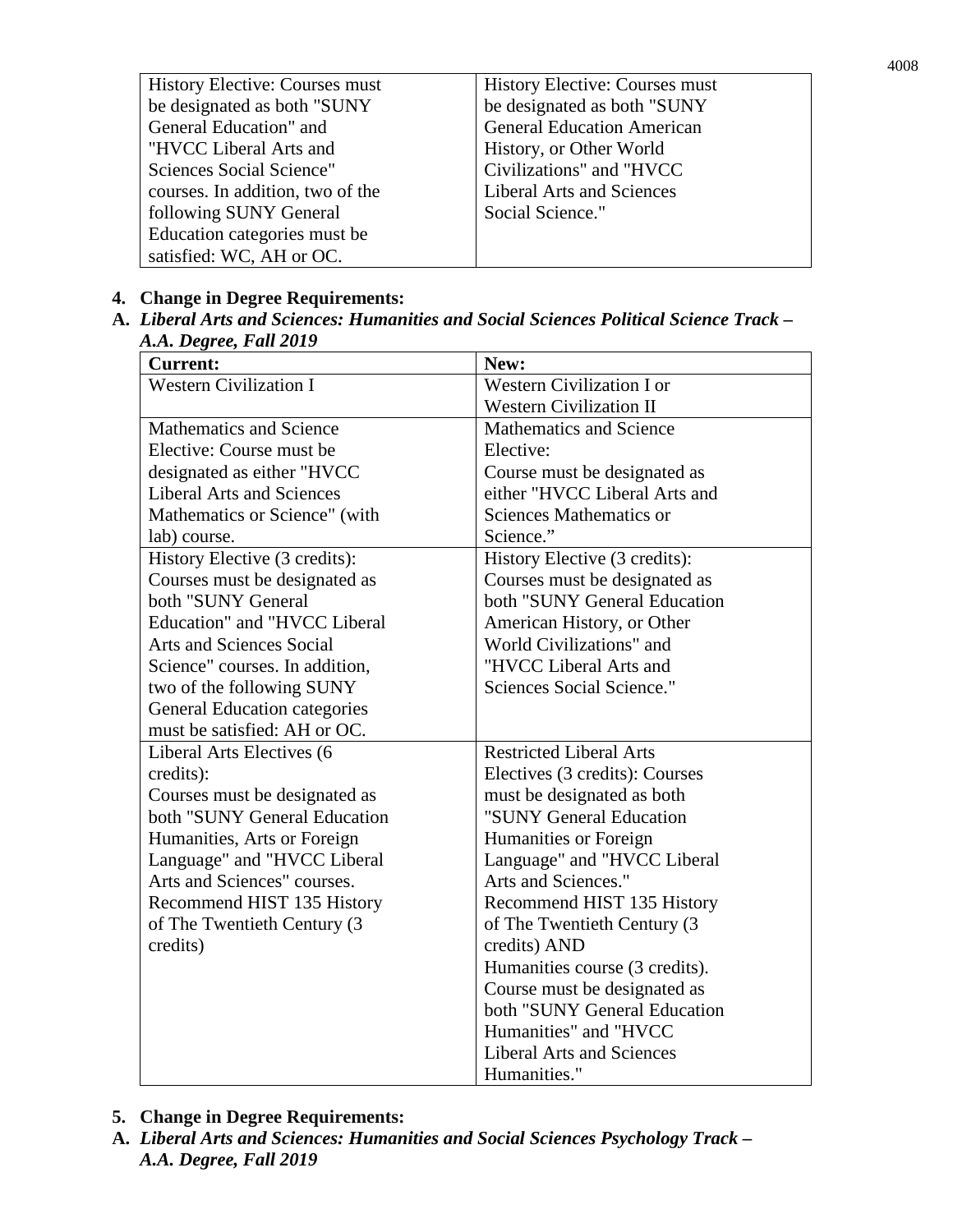| <b>Current:</b>                     | New:                                |
|-------------------------------------|-------------------------------------|
| Western Civilization $\overline{I}$ | <b>Western Civilization I or</b>    |
|                                     | <b>Western Civilization II</b>      |
| <b>Mathematics and Science</b>      | Mathematics and Science             |
| Elective:                           | Elective:                           |
| Course must be designated as        | Course must be designated as        |
| either "HVCC Liberal Arts and       | either "HVCC Liberal Arts and       |
| Sciences Mathematics or             | Sciences Mathematics or             |
| Science" (with lab) course.         | Science."                           |
| <b>Restricted Social Science</b>    | <b>Restricted Social Science</b>    |
| Elective (3 credits): Must be       | Elective (6 credits): Must be       |
| chosen from                         | chosen from                         |
| PSYC 200 Child Psychology (3        | PSYC 200 Child Psychology (3        |
| credits);                           | credits);                           |
| PSYC 205 Developmental              | PSYC 205 Developmental              |
| Psychology (3 credits); PSYC        | Psychology (3 credits); PSYC        |
| 208 Adolescent Psychology (3        | 208 Adolescent Psychology (3        |
| credits)                            | credits); PSYC 250 Education        |
|                                     | Psychology (3 credits)              |
| Restricted Electives as advised     | Restricted electives as advised     |
| (10 credits): Courses must be       | (3 credits): Courses must be        |
| designated as both "SUNY            | designated as both "SUNY            |
| General Education" and              | <b>General Education Humanities</b> |
| "HVCC Liberal Arts and              | or Foreign Language" and            |
| Sciences" courses. In addition,     | "HVCC Liberal Arts and              |
| two of the following SUNY           | Sciences."                          |
| <b>General Education categories</b> | Students who enter without one      |
| must be satisfied: AR, HU or        | unit of a foreign language in       |
| FL.                                 | high school are strongly            |
|                                     | recommended to include a            |
|                                     | semester of a foreign language.     |

# **6. Change in Degree Requirements:**

**A.** *Liberal Arts and Sciences: Humanities and Social Sciences English Track – A.A. Degree, Fall 2019*

| <b>Current:</b>                       | New:                             |
|---------------------------------------|----------------------------------|
| <b>Western Civilization I</b>         | <b>Western Civilization I or</b> |
|                                       | <b>Western Civilization II</b>   |
| <b>Mathematics and Science</b>        | <b>Mathematics and Science</b>   |
| Elective                              | Elective                         |
| Course must be designated as          | Course must be designated as     |
| either "HVCC Liberal Arts and         | either "HVCC Liberal Arts and    |
| Sciences Mathematics or               | Sciences Mathematics or          |
| Science" (with lab) course.           | Science."                        |
| <b>History Elective:</b>              | <b>History Elective:</b>         |
| Course must be designated as          | Course must be designated as     |
| both "SUNY General Education          | both "SUNY General Education     |
| <b>Western Civilization, American</b> | American History, or Other       |
| History, or Other World               | World Civilizations" and         |
| Civilizations" and "HVCC              | "HVCC Liberal Arts and           |
| <b>Liberal Arts and Sciences</b>      | Sciences Social Science."        |
| Social Science."                      |                                  |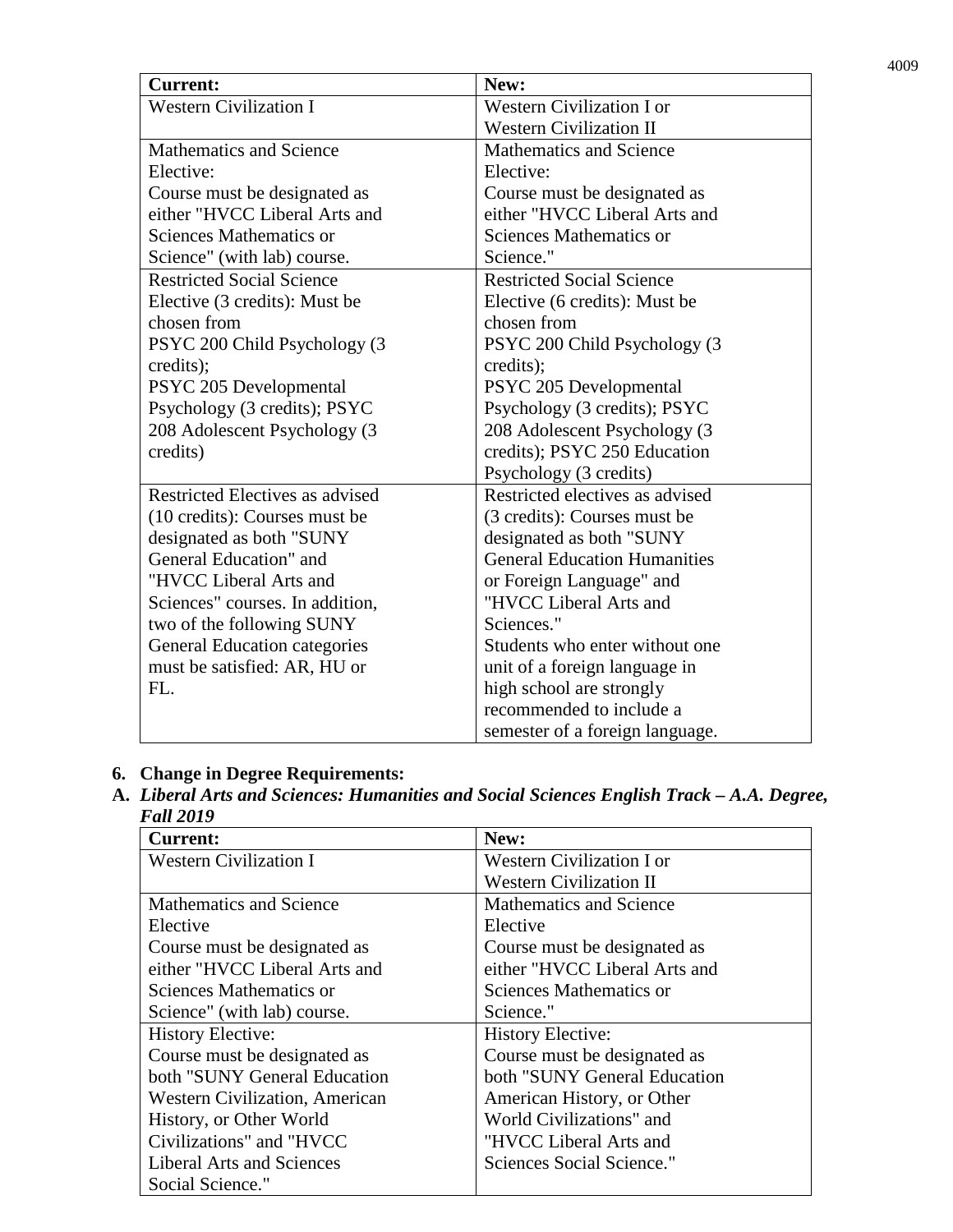| <b>Humanities Elective:</b>      | <b>Humanities Elective:</b>      |
|----------------------------------|----------------------------------|
| Course must be designated as     | Course must be designated as     |
| both "SUNY General Education"    | both "SUNY General Education     |
| Arts or Foreign Language" and    | Humanities" and "HVCC            |
| "HVCC Liberal Arts and           | <b>Liberal Arts and Sciences</b> |
| Sciences" course.                | Humanities."                     |
| Social Science Electives (3)     | Social Science Electives (6      |
| credits)                         | credits)                         |
| Course must be designated as     | Course must be designated as     |
| both "SUNY General Education     | both "SUNY General Education     |
| Social Science" and "HVCC        | Social Science" and "HVCC        |
| <b>Liberal Arts and Sciences</b> | <b>Liberal Arts and Sciences</b> |
| Social Science" course.          | Social Science" course.          |
| Note: Additional course          | Note: ENGL 117 recommended       |
| recommended for degree           | for degree completion by         |
| completion by advisement         | advisement based on              |
| based on transferability: ENGL   | transferability.                 |
| 117                              | Note: Recommended for degree     |
|                                  | completion by advisement and     |
|                                  | based on transfer and career     |
|                                  | goals, students intending to     |
|                                  | enter a four year degree         |
|                                  | program in an English Teacher    |
|                                  | Preparation program are          |
|                                  | required to complete two         |
|                                  | semesters of a foreign           |
|                                  | language.                        |
|                                  | Note: All students who enter     |
|                                  | without one unit of a foreign    |
|                                  | language in high school are      |
|                                  | strongly recommended to          |
|                                  | include a semester of a foreign  |
|                                  | language.                        |

Upon a motion by Mr. Caluneo seconded by Dr. Kapp, the following **CAPITAL** resolution was adopted unanimously. **CONSTRUCTION—**

**Resolved**, that the request for the establishment of a Capital Project **CAPITAL PROJECT:** entitled, "Guenther Enrollment Services Center: Repair & Renovation," **GUENTHER** be, and hereby is, approved. The resolution shall read **ENROLLMENT** as follows: **SERVICES CENTER:**

# **ESTABLISHING A REPAIR &**

### **ESTABLISHING A CAPITAL PROJECT— RENOVATION GUENTHER ENROLLMENT SERVICES CENTER: REPAIR & RENOVATION**

**WHEREAS**, the College has identified needed repairs and renovations to Guenther Enrollment Services Center to eliminate major roof issues, deteriorating ceilings, and to examine the feasibility of enhancing the efficiency of the existing Board of Trustees meeting room; and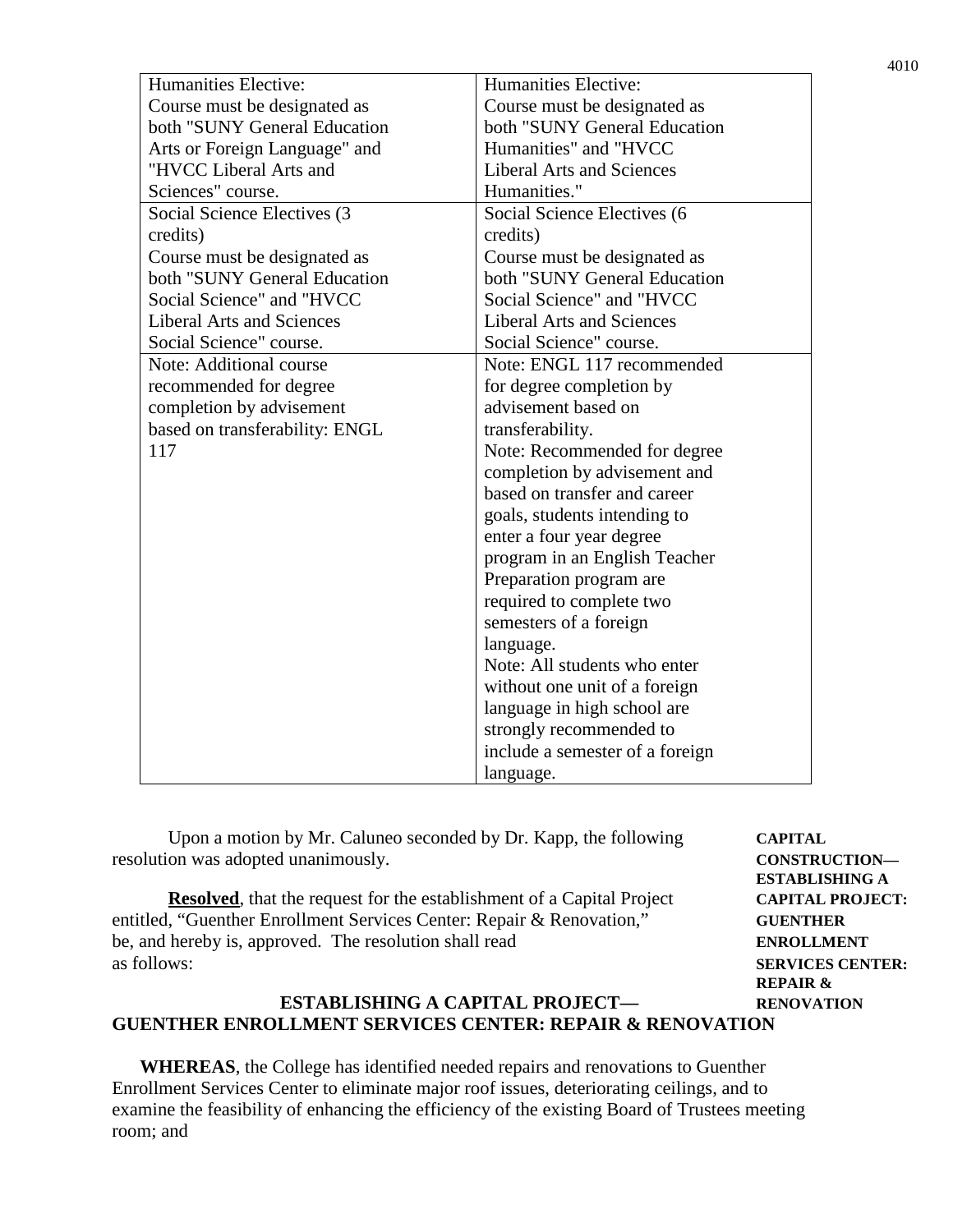**WHEREAS**, the total estimated costs for the project is \$1,310,000 and with available matching funds, New York State would reimburse Hudson Valley Community College fifty percent (50%) of the project costs or \$655,000; and

**WHEREAS**, it is necessary for the Hudson Valley Community College Board of Trustees to approve the creation of this Capital Project - Guenther Enrollment Services Center: Repair & Renovation and request similar approval of its sponsor Rensselaer County,

**RESOLVED**, the College's Board of Trustees approves Establishing a Capital Project— Guenther Enrollment Services Center: Repair & Renovation at a cost of \$1,310,000; and

**RESOLVED**, that certified copies of this Resolution be forwarded to Rensselaer County for their consideration and requested approval; and

**RESOLVED**, that upon approval by Rensselaer County, a copy of the certified Resolution will be submitted to the SUNY Office of Capital Facilities.

| Upon a motion by Dr. Jennings, seconded by Mr. Zweig, the following           | <b>CAPITAL</b>          |
|-------------------------------------------------------------------------------|-------------------------|
| resolution was adopted unanimously.                                           | <b>CONSTRUCTION-</b>    |
|                                                                               | <b>ESTABLISHING A</b>   |
| <b>Resolved</b> , that the request for the establishment of a Capital Project | <b>CAPITAL PROJECT:</b> |
| entitled, "Facility Master Plan," be, and hereby is, approved. The resolution | <b>FACILITY MASTER</b>  |
| shall read as follows:                                                        | <b>PLAN</b>             |

### **ESTABLISHING A CAPITAL PROJECT—FACILITY MASTER PLAN**

**WHEREAS**, the College's existing Facility Master Plan had an end date of 2013; and

**WHEREAS**, many of the projects identified by the previous plan have been accomplished; and

**WHEREAS**, there have been many changes to not only the number of students served by HVCC, but also how services are provided and how learning takes place; and

**WHEREAS**, the Facility Master Plan will provide the physical form to the College's Strategic Plan that is currently underway; and

**WHEREAS**, the total estimated costs for the project is \$350,000 and with available matching funds, New York State would reimburse Hudson Valley Community College fifty percent (50%) of the project costs or \$175,000; and

**WHEREAS**, it is necessary for the Hudson Valley Community College Board of Trustees to approve Establishing a Capital Project — Facility Master Plan and request similar approval of its sponsor Rensselaer County; now, therefore, be it

**RESOLVED**, the College's Board of Trustees approves Establishing a Capital Project — Facility Master Plan at a cost of \$350,000; and

**RESOLVED**, that certified copies of this Resolution be forwarded to Rensselaer County for their consideration and requested approval; and, be it further

**RESOLVED**, that upon approval by Rensselaer County, a copy of the certified Resolution will be submitted to the SUNY Office of Capital Facilities.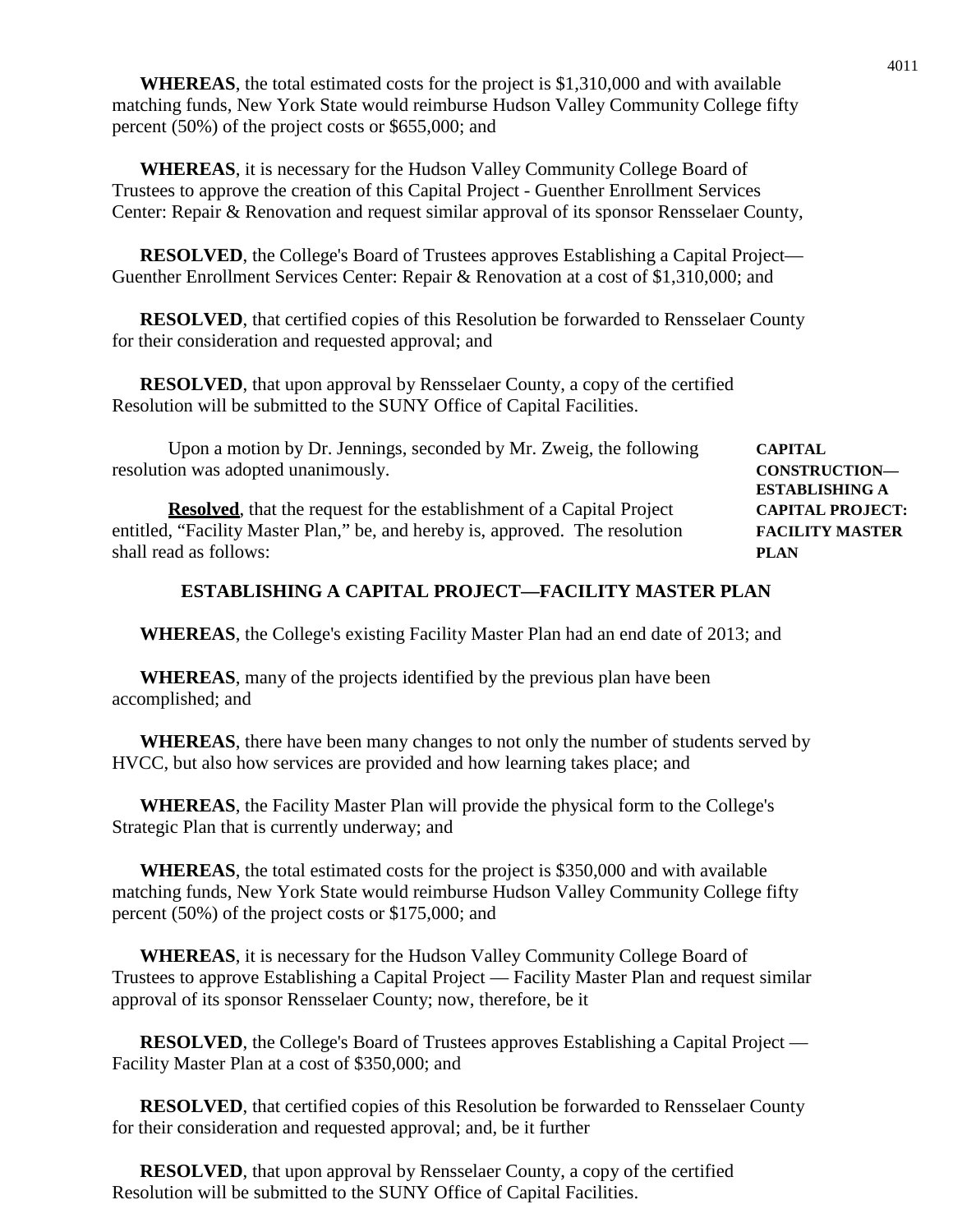**Resolved**, that the request that, effective December 1, 2018, all references to the Administrative Code contained in the President's employment agreement be replaced by Management Confidential Employment Contract, be, and hereby is, approved, subject to any future edits that may be deemed necessary.

Prior to the meeting, the Board gave unanimous written consent to waive **CHANGES TO BOARD** the one-month prior notice requirements for proposed amendments to the **OF TRUSTEES** By-laws, as enumerated in Article III, Section I. This written consent is attached **BY-LAWS AND** hereto as Exhibit B. **POLICY MANUAL**

Upon a motion by Ms. Conroy, seconded by Mr. Caluneo, the following resolution was adopted unanimously.

**Resolved**, that the request for approval and adoption of the following Changes to the Hudson Valley Community College Board of Trustees Bylaws and Policy Manual, be, and hereby is, approved. The Bylaws and Policy Manual shall read as follows:

Section 1.1: Personnel

C. All College appointments and conditions governing employment shall be in accord with the provisions of the appropriate collective bargaining agreement, (removed the words "or the") Administrative Code for Non-teaching Professionals or Management Confidential Employment Contract (added from "or" to "Contract"), as approved by the Board of Trustees.

# **INFORMATION ITEMS INFORMATION**

The following information items were noted: **ITEMS**

# **A. FULL-TIME NON-TEACHING PROFESSIONALS**

1. Academic Affairs Salvatore Chiera, Online Learning Support Specialist, Distance Learning, f/t appt., eff.  $12/17/18$  or thereafter \$45,000/yr

Upon a motion by Mr. Caluneo, seconded by Mr. Fagan, the following **MODIFICATIONS TO** resolution was adopted unanimously. **ADMINISTRATIVE**

**Resolved**, that the request for modifications to the Administrative Code **NON-TEACHING** for Non-Teaching Professional Personnel as outlined in Exhibit A attached hereto **PROFESSIONALS** and made a part hereof effective December 1, 2018, be, and hereby is, approved, subject to any future edits that may be deemed necessary.

Upon a motion by Ms. Conroy, seconded by Mr. Pratt, the following **MANAGEMENT** resolution was adopted unanimously. **CONFIDENTIAL**

**Resolved**, that the request that all College positions deemed to be **CONTRACT** management confidential will enter into employment contracts effective December 1, 2018, be, and hereby is, approved, subject to any future edits that may be deemed necessary.

Upon a motion by Mr. Caluneo, seconded by Mr. Fagan, the following **MODIFICATIONS TO** resolution was adopted unanimously. **THE PRESIDENT'S**

**CONTRACT**

4012 **CODE FOR** 

**EMPLOYMENT**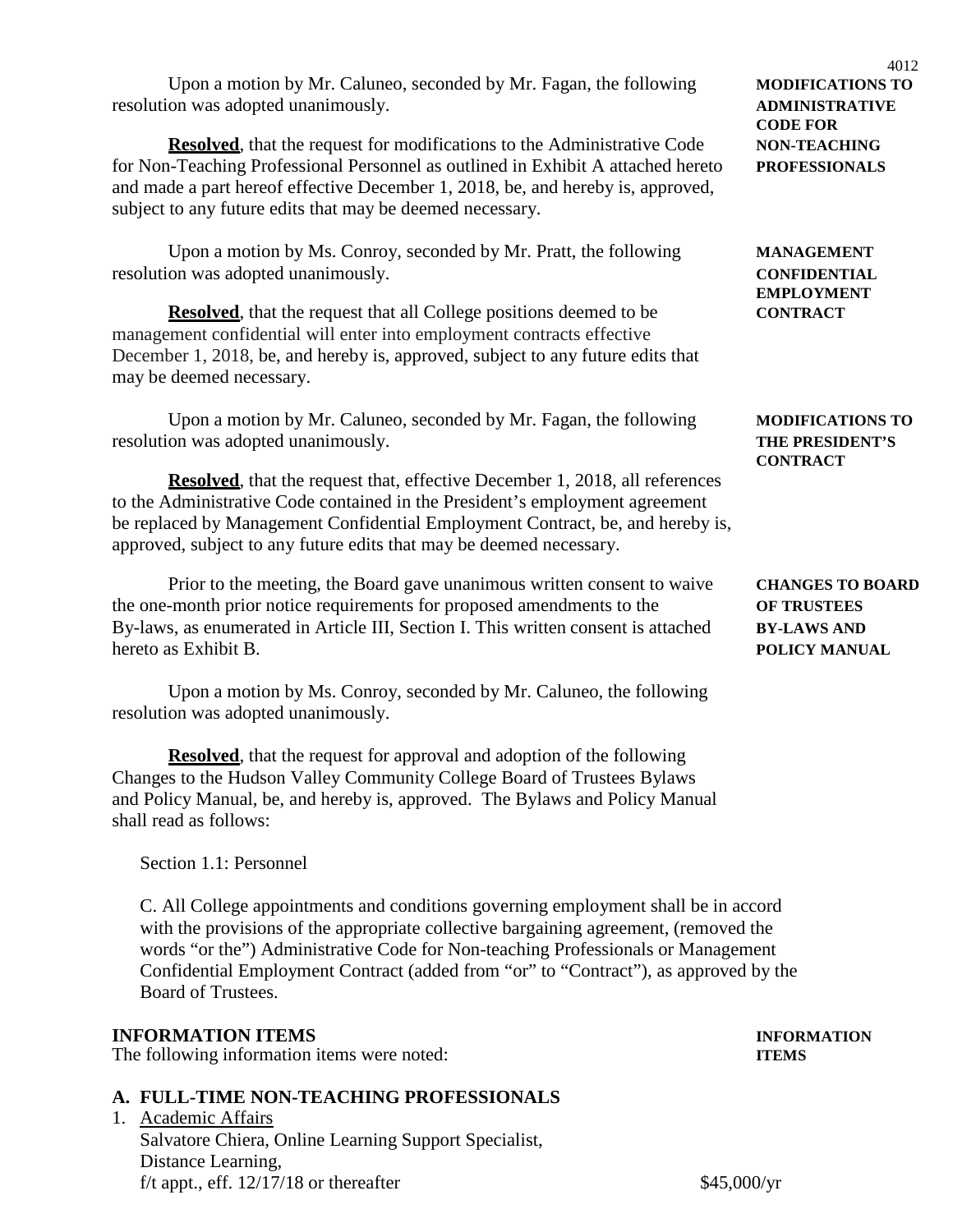| Sarah Romeo, Online Media Specialist,<br>Library,<br>f/t appt., eff. 10/29/18                                                                                            | \$35,000/yr                  |
|--------------------------------------------------------------------------------------------------------------------------------------------------------------------------|------------------------------|
| Christine Smith, Retention Coordinator,<br>Learning Assistance Center,<br>f/t appt., eff. 10/29/18                                                                       | \$51,000/yr                  |
| 2. Administration<br>Robert Haney, Human Resources Generalist,<br>Human Resources,<br>f/t appt., eff. $11/12/18$                                                         | \$50,000/yr                  |
| 3. Technology, Institutional Assessment and Planning<br>Vaidehi Agashe, Research Analyst,<br>Office of Research and Planning,<br>f/t appt., eff. $11/8/18$ or thereafter | \$40,000/yr                  |
| Michael Gleason, Senior Network Engineer,<br><b>Information Technology Services,</b>                                                                                     |                              |
| f/t appt., eff. 11/5/18                                                                                                                                                  | \$65,000/yr                  |
| Ted McCollum, Jr., Senior Computer Programmer Analyst,<br>Information Technologies Services,<br>f/t appt., eff. $11/26/18$                                               | \$72,000/yr                  |
| <b>B. FULL-TIME CLASSIFIED/NON-INSTRUCTIONAL STAFF</b><br>1. Academic Affairs<br>Sophia Mehner, Clerk<br>Library,                                                        |                              |
| f/t appt., $(10 \text{ month})$ , eff. $10/16/18$ or thereafter                                                                                                          | \$13.4343/hr<br>+shift diff. |
| 2. Administration<br>Edward Stevens, Special Assignment Custodian,<br>Physical Plant,<br>f/t appt., eff. $10/19/18$ or thereafter                                        | \$17.1857/hr                 |
| C. PART-TIME NON-TEACHING PROFESSIONALS<br>1. Academic Affairs<br>Tara Eaton, p/t Educational Specialist,                                                                |                              |
| <b>Instructional Support Services and Retention,</b><br>p/t appt., eff. 10/31/18                                                                                         | \$33.09/hr                   |
| John Habib, p/t Instructional Support Assistant,<br>Learning Assistance Center,<br>$p/t$ appt., eff. 11/06/18 or thereafter                                              | \$15.00/hr                   |
| John Karam, p/t Instructional Support Assistant,<br>Learning Assistance Center,                                                                                          |                              |
| $p/t$ appt., eff. 11/06/18 or thereafter                                                                                                                                 | \$15.00/hr                   |